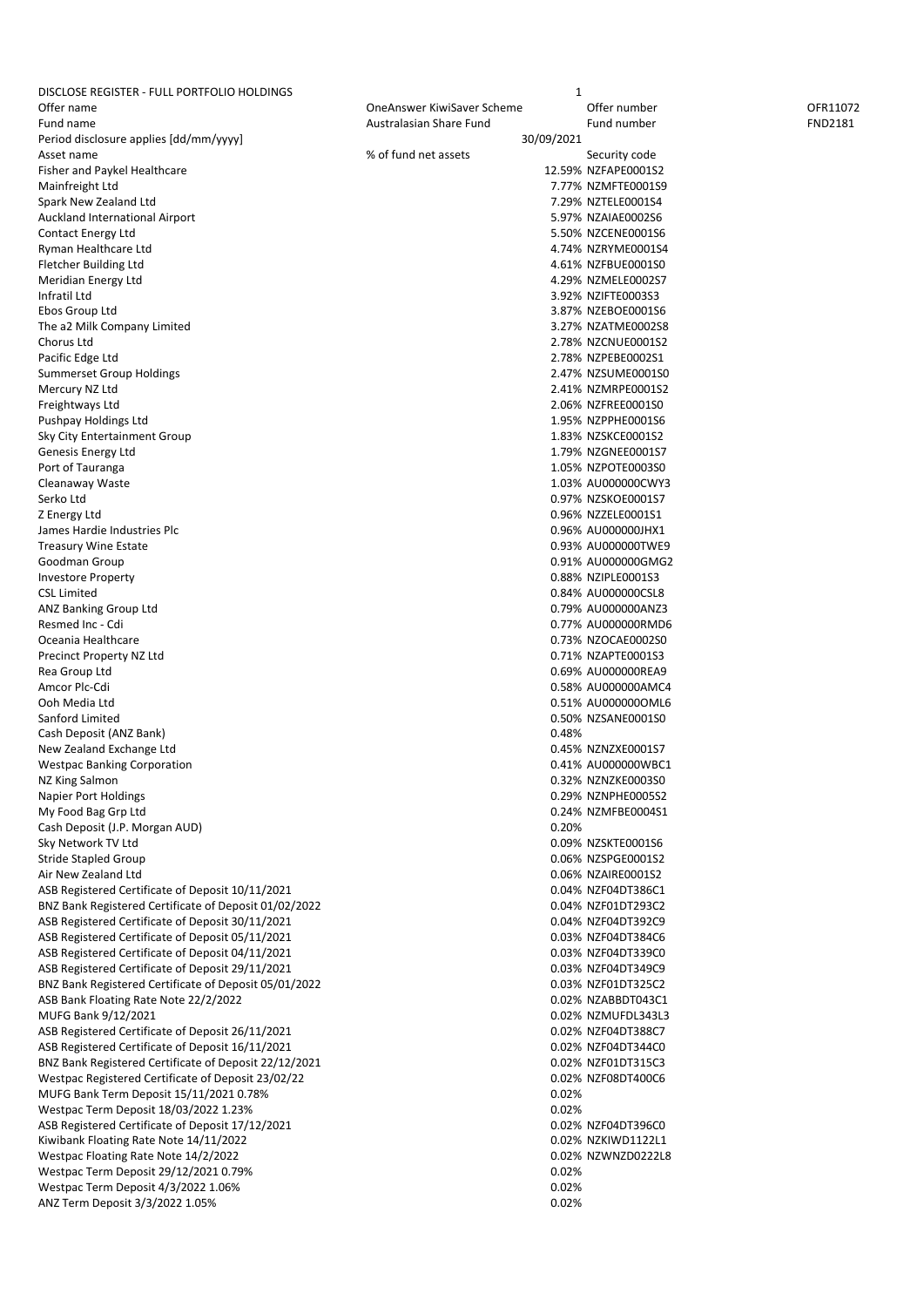BNZ Bank Registered Certificate of Deposit 13/10/2021 0.02% NZF01DT344C3 BNZ Bank Registered Certificate of Deposit 22/11/2021 0.02% NZF01DT298C1 HSBC NZ Floating Rate Note 16/08/2022 **0.02% N2HKBDT009C4** 0.02% NZHKBDT009C4 Westpac Term Deposit 20/12/2021 0.69% 0.02% 0.02% 0.02% 0.02% Westpac Term Deposit 10/11/2021 0.79% 0.02% 0.02% 0.02% Westpac Term Deposit 10/11/2021 0.65% 0.02% 0.02% 0.02% Westpac Term Deposit 7/1/2022 0.825% 0.02% 0.02% 0.02% 0.02% 0.02% 0.02% 0.02% 0.02% 0.02% 0.02% 0.02% 0.02% 0.02% 0.02% 0.02% 0.02% 0.02% 0.02% 0.02% 0.02% 0.02% 0.02% 0.02% 0.02% 0.02% 0.02% 0.02% 0.02% 0.02% 0.02% 0.02% ANZ Term Deposit 06/01/2022 0.8% ANZ Term Deposit 13/01/2022 0.8% 0.02% 0.02% 0.02% 0.02% 0.02% ANZ Term Deposit 14/01/2022 0.8% 0.02% 0.02% 0.02% ANZ Term Deposit 18/1/2022 0.80% 0.02% 0.02% 0.02% 0.02% 0.02% 0.02% 0.02% 0.02% 0.02% 0.02% 0.02% 0.02% 0.02% BNZ Bank Registered Certificate of Deposit 11/1/2022<br>
Bank of Tokyo Mitsubishi Australia 12/01/2022 0.02% NZMUFDM012L3 Bank of Tokyo Mitsubishi Australia 12/01/2022 ANZ Term Deposit 19/11/2021 0.75% 0.01% Westpac Term Deposit 29/10/2021 0.7% 0.01% 0.01% 0.01% 0.01% 0.01% ANZ Term Deposit 5/11/2021 0.75% 0.01% 0.01% 0.01% 0.01% 0.01% 0.01% Westpac Term Deposit 11/01/2022 0.84% 0.01% 0.01% 0.01% 0.01% ANZ Term Deposit 09/11/2021 0.85% 0.01% 0.01% 0.01% 0.01% 0.01% ANZ Term Deposit 23/11/2021 0.75% 0.01% 0.01% 0.01% 0.01% 0.01% Westpac Term Deposit 17/11/2021 0.81% 0.01% 0.01% 0.01% 0.01% ANZ Term Deposit 18/11/2021 0.8% 0.01% 0.01% 0.01% 0.01% 0.01% 0.01% 0.01% 0.01% 0.01% 0.01% 0.01% 0.01% 0.01%<br>Kiwibank Floating Rate Note 22/11/2021 0.01% 0.01% 0.01% 0.01% 0.01% 0.01% 0.01% 0.01% 0.01% 0.01% 0.01% 0.01% Kiwibank Floating Rate Note 22/11/2021 Kiwibank Term Deposit 8/2/2022 1.17% 0.01% ANZ Term Deposit 07/01/2022 0.85% 0.01% 0.01% 0.01% 0.01% 0.01% ANZ Term Deposit 16/11/2021 0.98% 0.01% 0.01% 0.01% 0.01% 0.01% MUFG Bank Term Deposit 05/01/2022 0.75% 0.01% ASB Bank Term Deposit 20/06/2022 1.35% 0.01% 0.01% 0.01% 0.01% 0.01% ANZ Term Deposit 17/01/2022 0.8% 0.01% 0.01% 0.01% 0.01% 0.01% 0.01% Kiwibank Term Deposit 17/03/2022 1.25% 0.01% Kiwibank Term Deposit 22/4/2022 1.26% 0.01% 0.01% 0.01% 0.01% 0.01% 0.01% 0.01% Westpac Term Deposit 1/3/2022 1.03% 0.01% 0.01% 0.01% 0.01% 0.01% ANZ Term Deposit 18/2/2022 1.07% 0.01% 0.01% 0.01% 0.01% 0.01% 0.01% 0.01% 0.01% 0.01% 0.01% 0.01% 0.01% 0.01% ASB Bank Term Deposit 8/3/2022 1.05% 0.01% 0.01% 0.01% 0.01% 0.01% ANZ Term Deposit 7/3/2022 1.05% 0.01% 0.01% 0.01% 0.01% 0.01% 0.01% 0.01% 0.01% 0.01% 0.01% 0.01% 0.01% 0.01% 0<br>Westpac Term Deposit 28/3/2022 1.16% 0.01% 0.01% 0.01% 0.01% 0.01% 0.01% 0.01% 0.01% 0.01% 0.01% 0.01% 0.01% 0 Westpac Term Deposit 28/3/2022 1.16% Christchurch City Council 28 Oct 2021 0.01% NZCCHDT889C8<br>
RNZ Bank Registered Certificate of Denosit 25/11/2021 0.01% NZEQ10T314C6 BNZ Bank Registered Certificate of Deposit 25/11/2021 BNZ Bank Registered Certificate of Deposit 10/12/2021 0.01% NZF01DT323C7 ANZ Registered Certificate of Deposit 09/02/2022<br>ANZ Registered Certificate of Deposit 25/02/2022 0.01% 0.01% NZF02DT227C9 ANZ Registered Certificate of Deposit 25/02/2022 Kiwibank Term Deposit 17/12/2021 0.8% 0.01% 0.01% 0.01% 0.01% Westpac Term Deposit 12/1/2022 0.865% 0.01% 0.01% 0.01% 0.01% 0.01% MUFG Bank Term Deposit 15/10/2021 0.78% 0.01% 0.01% 0.01% 0.01% Westpac Term Deposit 24/11/2021 0.78 0.01% 0.01% 0.01% 0.01% 0.01% 0.01% Westpac Term Deposit 1/2/2022 0.88% 0.01% 0.01% 0.01% 0.01% 0.01% Kiwibank Term Deposit 14/3/2022 1.27% 0.01% 0.01% 0.01% 0.01% 0.01% 0.01% 0.01% 0.01% 0.01% 0.01% 0.01% 0.01% 0<br>ANZ Term Deposit 8/12/2021 0.8% 0.01% 0.01% 0.01% 0.01% 0.01% 0.01% 0.01% 0.01% 0.01% 0.01% 0.01% 0.01% 0.01% ANZ Term Deposit 8/12/2021 0.8% 0.01% ANZ Term Deposit 15/12/2021 0.8% Westpac Term Deposit 19/1/2022 0.84% 0.01% 0.01% 0.01% 0.01% 0.01% 0.01% 0.01% 0.01% 0.01% 0.01% 0.01% 0.01% 0.01% 0.01% 0.01% 0.01% 0.01% 0.01% 0.01% 0.01% 0.01% 0.01% 0.01% 0.01% 0.01% 0.01% 0.01% 0.01% 0.01% 0.01% 0.01% ANZ Term Deposit 11/3/2022 1.05% 0.01% 0.01% 0.01% 0.01% 0.01% Westpac Floating Rate Note FRN 20/02/2023 0.01% NZWNZD0223L6 ANZ Term Deposit 22/10/2021 1.0% 0.01% 0.01% 0.01% 0.01% 0.01% ANZ Term Deposit 14/10/2021 0.75% 0.01% 0.01% 0.01% 0.01% 0.01% Westpac Term Deposit 20/10/2021 0.77% 0.01% 0.01% 0.01% 0.01% Westpac Term Deposit 19/10/2021 0.62% 0.01% 0.01% 0.01% 0.01% ANZ Term Deposit 22/12/2021 0.8% 0.01% 0.01% 0.01% 0.01% 0.01% 0.01% 0.01% 0.01% 0.01% 0.01% 0.01% 0.01% 0.01%<br>Westpac Term Deposit 10/1/2022 0.84% 0.01% 0.01% 0.01% 0.01% 0.01% 0.01% 0.01% 0.01% 0.01% 0.01% 0.01% 0.01% 0 Westpac Term Deposit 10/1/2022 0.84% Westpac Term Deposit 6/1/2022 0.805% 0.01% 0.01% 0.01% 0.01% 0.01% Westpac Term Deposit 10/3/2022 1.135% 0.01% 0.01% 0.01% 0.01% Westpac Term Deposit 15/3/2022 1.115% 0.01% 0.01% 0.01% 0.01% ANZ Term Deposit 28/02/2022 1.05% 0.01% 0.01% 0.01% 0.01% 0.01% 0.01% 0.01% 0.01% 0.01% 0.01% 0.01% 0.01% 0.01%<br>Westpac Term Deposit 9/03/2022 1.06% 0.01% 0.01% 0.01% 0.01% 0.01% 0.01% 0.01% 0.01% 0.01% 0.01% 0.01% 0.01% 0 Westpac Term Deposit 9/03/2022 1.06% Westpac Term Deposit 21/3/2022 1.155%<br>
RNZ Bank Registered Certificate of Deposit 22/10/2021<br>
0.01% NZE01DT312C0 BNZ Bank Registered Certificate of Deposit 22/10/2021 Bank of Tokyo Mitsubishi Australia 29/10/2021 0.01% 0.01% NZMUFDL302L9 MUFG Bank 3/12/2021 2001 2012 12:00:0018 2012 2021 20:00:00 20:00:00 20:00:00 20:00:00 20:00:00 20:00:00 20:00 ASB Registered Certificate of Deposit 31/12/2021 0.01% N2F04DT398C6 ASB Bank BK 24/2/2022 4.2% 0.01% NZABBDG003C0 BNZ Bank FRN 29/08/2022 2003 - 2014 0.01% NZBNZDT395C2 Westpac Term Deposit 16/11/2021 0.71% 0.01% 0.01% 0.01% 0.01% Kiwibank Term Deposit 17/1/2022 0.76% 0.01% 0.01% 0.01% 0.01% 0.01% Westpac Term Deposit 16/12/2021 .745% 0.01% 0.01% 0.01% 0.01% 0.01%